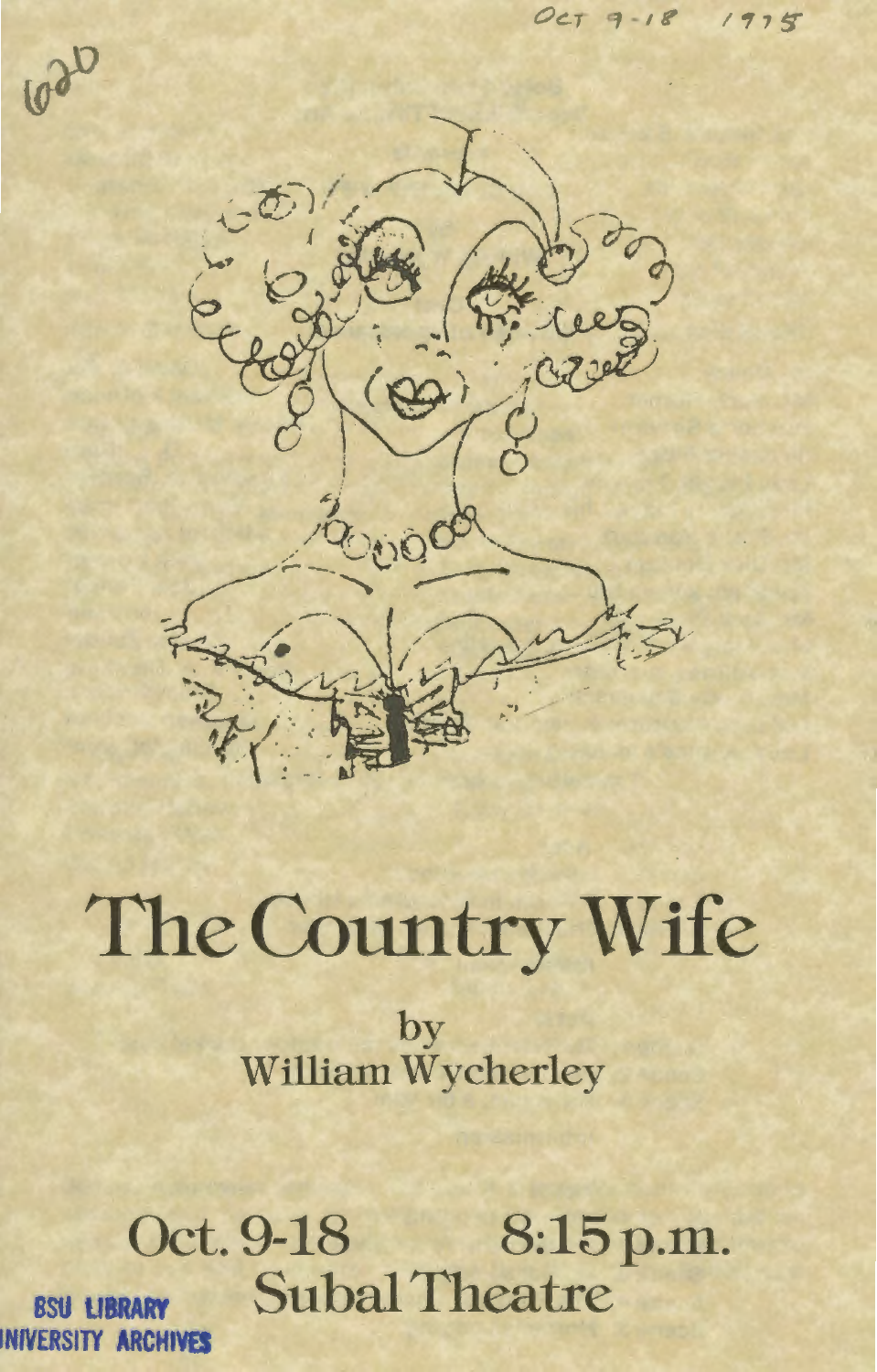# **Boise State University Department of Theatre Arts**

**presents** 

## **THE COUNTRY WIFE**

**by William Wycherley** 

#### **Cast**

#### **(in order of appearance)**

| Horner's Servant  Penny Mothershead                 |  |
|-----------------------------------------------------|--|
|                                                     |  |
| Lady Fidget, his wife  Elizabeth A. Borders         |  |
|                                                     |  |
|                                                     |  |
| Mr. Dick Dorilant  Mark Heleker                     |  |
| Sparkish, a town fop Joel Farmer                    |  |
|                                                     |  |
| Mrs. Margery Pinchwife, his wife Denice Zundel      |  |
| Mrs. Alithea, his sister Jenny V. A. Sternling      |  |
| Mrs. Biddy Squeamish  Stacy Ericson                 |  |
| Old Lady Squeamish, her grandmother Maureen Cochran |  |
| Lucy, Alithea's maidRonda McConnel                  |  |
| The satting, London 200 upors ago                   |  |

The setting: London, 302 years ago

# **Act I**

| Scene 2: A Room in Pinchwife's House<br>Scene 3: The Same, a short time later | Scene 1: Horner's Lodging |
|-------------------------------------------------------------------------------|---------------------------|
|                                                                               |                           |
|                                                                               |                           |

Intermission

## **Act** II

- Scene 1: The New Exchange (an outdoor market area)
- Scene 2; Pinchwife's House, morning
- Scene 3: The Same, a bit later

Intermission

#### **Act Ill**

Scene 1: Horner's Lodging Scene 2: Pinchwife's House, evening Scene 3: Horner's Lodging Scene 4: The Piazza of Covent Garden Scene 5: Horner's Lodging

VAASINIS UPB **CEYINGER YTICREWIN**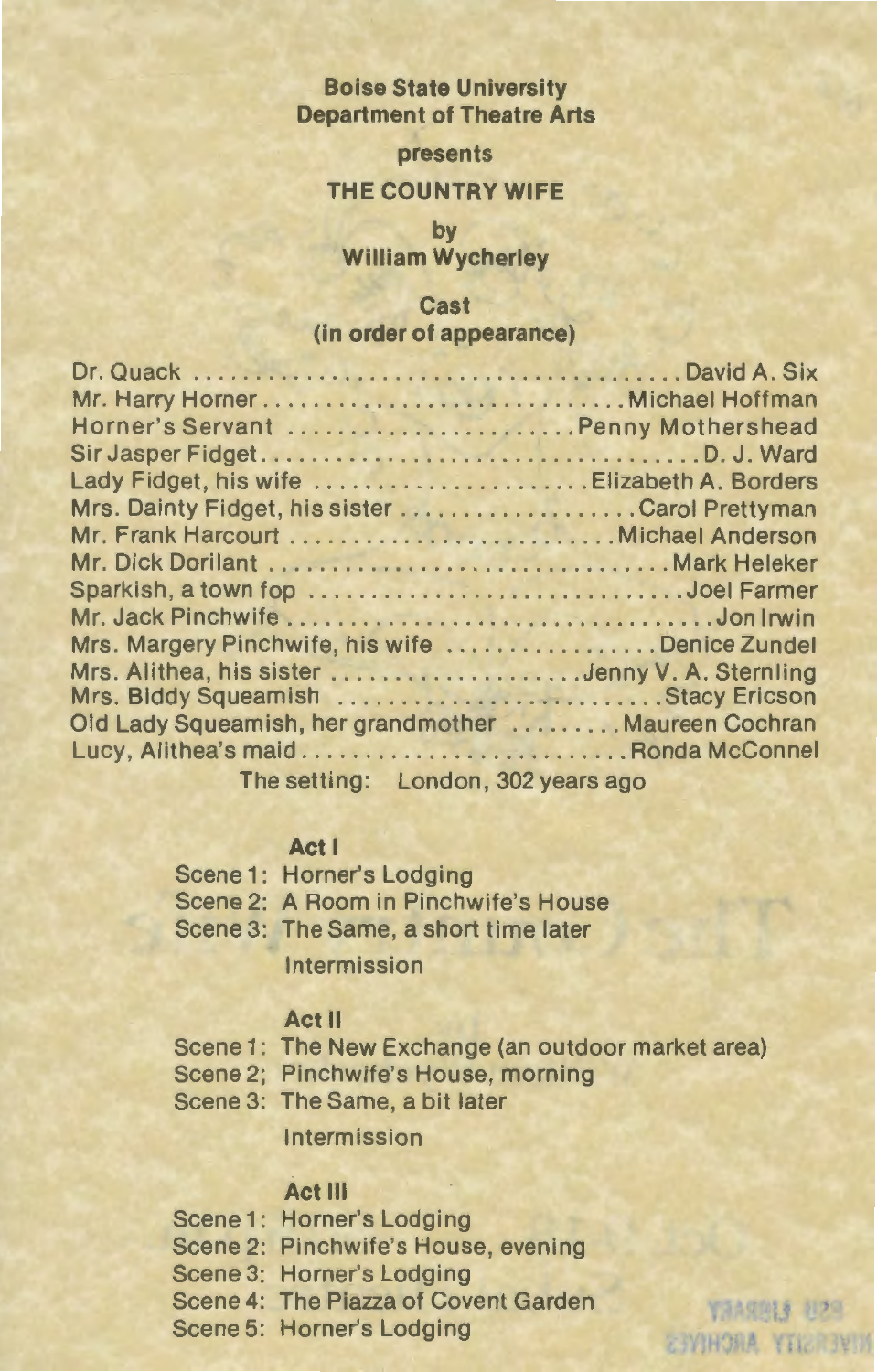## **Production Staff**

| Costume Designer Delores Ringer |  |
|---------------------------------|--|
|                                 |  |
| Stage ManagerJan Lythgoe        |  |
|                                 |  |
|                                 |  |
| House ManagerElizabeth Streiff  |  |

# **Production Crews**

# **Scenery**

Student Employees: Jon Irwin, Marv Cock, Janelle Walters. Members of Theatre Arts 117: Technical Theatre

**Costumes**  Student Employees: Nancy Harms, Jenny Sternling aided by Marie Murray, John Elliott John Edgerton, Mike Riddlemoser, Barbara Hosford, Joyce Denning, Denice Zundel, Stacy Ericson

**Lighting**  Eric Bischoff, (head) Victoria Holloway, Royanne Klein Cheryl Hurrle

**Stage Crew**  Casey Baumert, **Tracy Dawson** 

**Sound**  Joanne Olson **Properties** Susan Smith

**Special Acknowledgements:** To Elaine Durbin for contributions to costume and property collections; to Ken Henderson for aid on music; to BSU Information Service for their aid in promoting theatre productions and programs - thanks Bob Hall, Larry Burke, Kim Rogers and others.

Barol Chatta and LT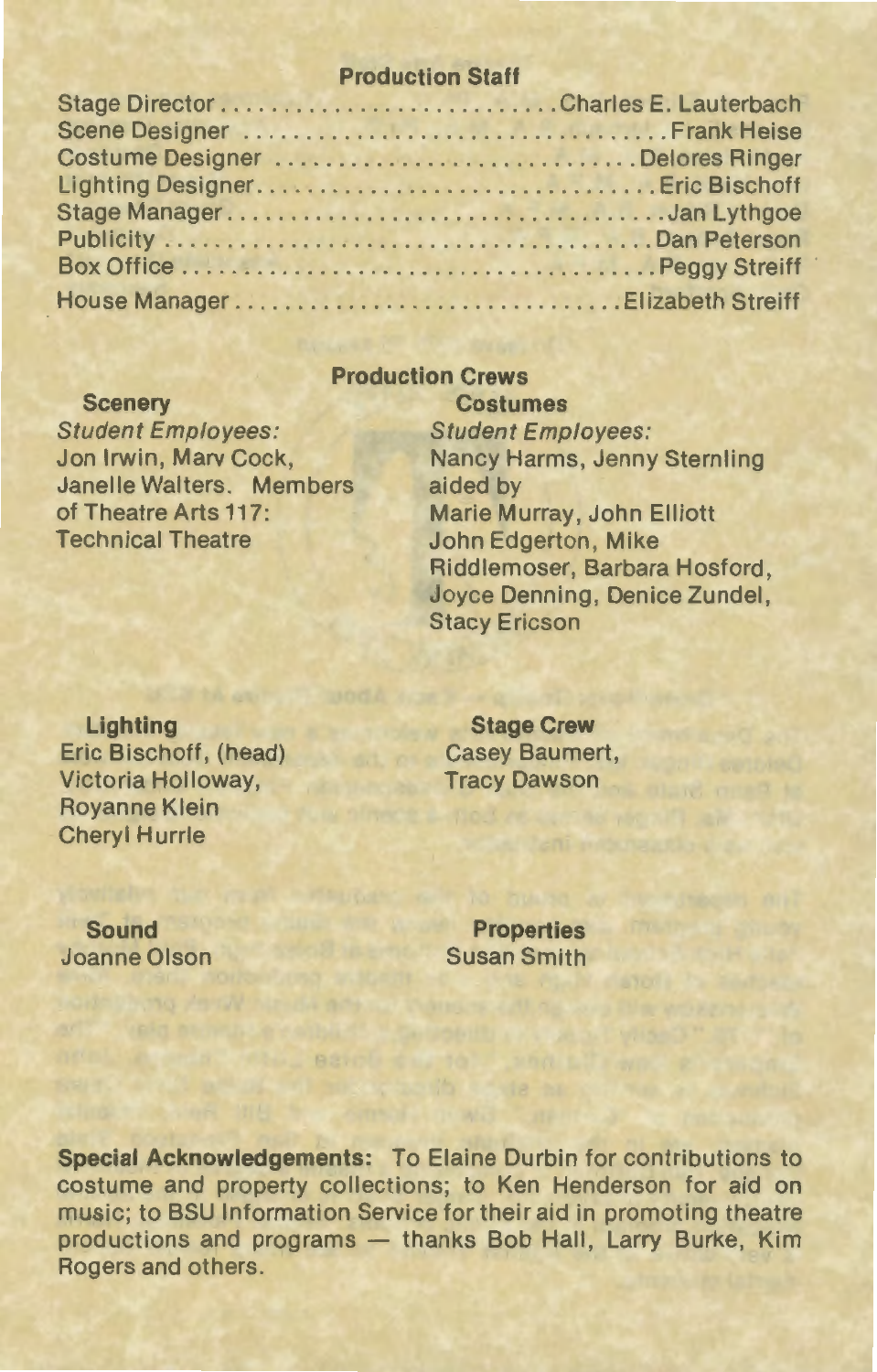## **Theatre Arts Staff**

| Robert E. Ericson, B.S., M.A., Ph.D. Chairman and Director   |
|--------------------------------------------------------------|
| Charles E. Lauterbach, B.A., M.A., Ph.D.  Associate Director |
|                                                              |
|                                                              |
|                                                              |
| Roger Bedard, B.A., M.F.A. Designer*                         |
|                                                              |
|                                                              |

#### \*On leave 1975-76 season



# **Green Room Gossip- Facts About Theatre At BSU**

The Department of Theatre Arts welcomes a new faculty member, Delores Ringer. Ms. Ringer comes to the department from her work at Penn State and the Utah Shakespearean Festival, Cedar City, Utah. Ms. Ringer serves as both a scenic and costume designer as well as a classroom instructor.

The department is proud of the graduates from our relatively young program. Jim Langley heads the drama program at Twin Falls High School as does Jim Bottoms at Boise High. Patti Murphy teaches at Borah High and aids theatre production there. Mike Westenskow will design the scenery for the Music Week production of "1776." Cecily Tippery is directing a children's theatre play, "The Emperor's New Clothes," for the Boise Little Theatre. John Eichman is serving as stage director for the Boise Civic Opera production of "Carmen." Gwyn Harms and Bill Reid, recently married, are in the graduate program at San Francisco State College. Dan Coffman is completing a master's degree in theatre at the University of Wyoming. Ginger Scott is engaged in the special education program in the public schools. Andrea Parenteau Harris is very active in the lntelist Theatre as are many former departmental students.